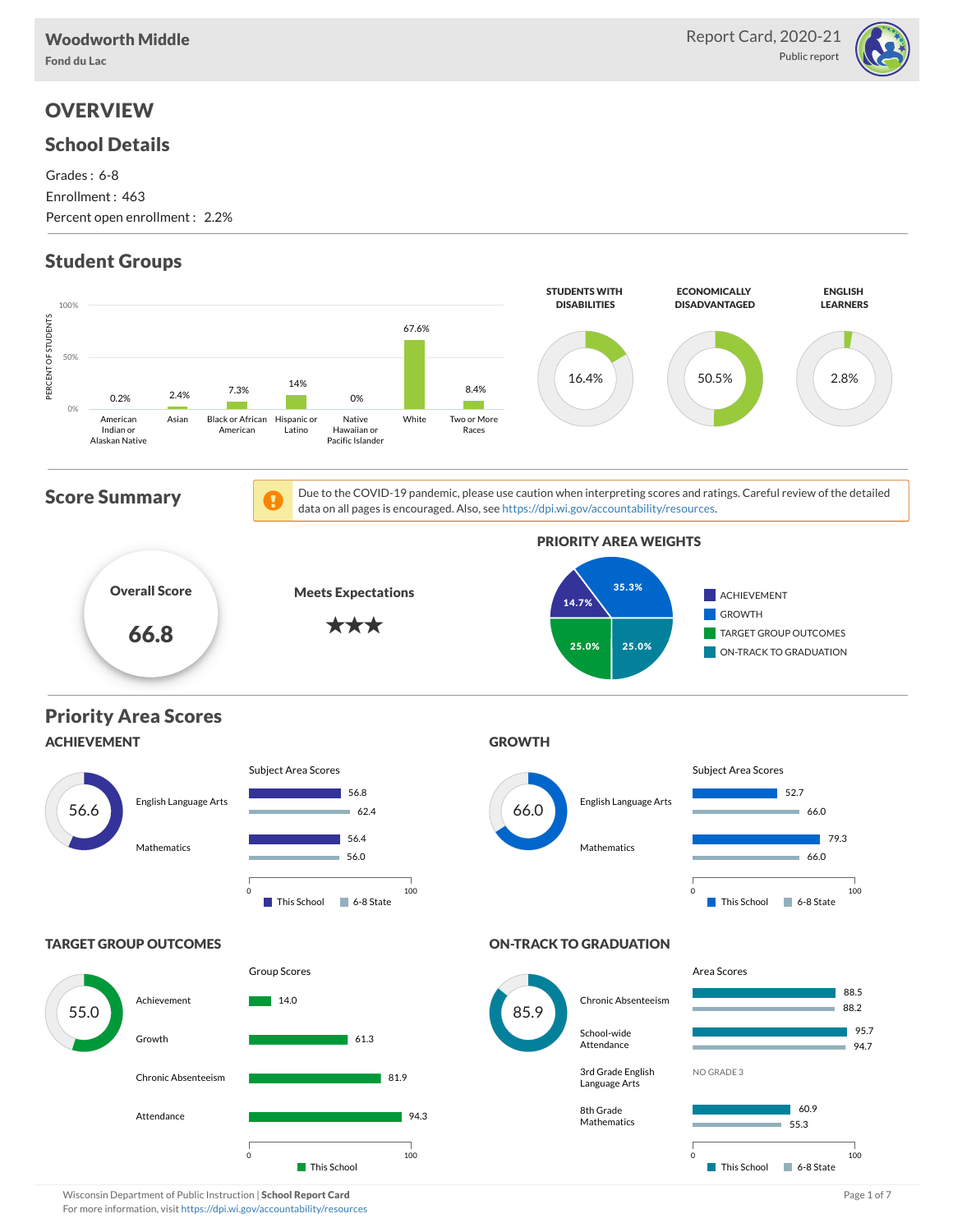Fond du Lac



# ACHIEVEMENT

This priority area summarizes how this school's students performed on state assessments using a points-based proficiency system that gives partial credit for Basic test performance and extra credit for Advanced performance. The score is a multi-year average of English language arts and mathematics subscores.

### Priority Area Score



English Language Arts Score: 56.8 Mathematics Score: 56.4

**MATHEMATICS** 

# Student Group Achievement, 2020-21 (for information only)

Group size is given in parentheses. Groups with fewer than 20 students are not displayed.

#### ENGLISH LANGUAGE ARTS



#### Black or African American  $(29)$  2.1 2.1  $\sqrt{2}$  -12.2 Hispanic or Latino (62) -14.5 White (288) -10.0 Two or More Races (32) Economically Disadvantaged  $(204)$  34.1  $\bullet$  -14.0 English Learners  $(33)$   $43.9$   $\bullet$  -9.9 Students with Disabilities  $(70)$   $(25.7)$  $(29)$  12.1 38.7 55.7 39.1  $34.1$  $143.9$  $125.7$ 0 100 Point change from prior year

### Performance Levels by Year

These graphs show school-wide percentages and group sizes of students performing at each level.

#### ENGLISH LANGUAGE ARTS



#### **MATHEMATICS**



Wisconsin Department of Public Instruction | School Report Card Page 2 of 7 and 2008 and 2009 and 2 of 7 and 2 of 7 and 2 of 7 and 2 of 7 and 2 of 7 and 2 of 7 and 2 of 7 and 2 of 7 and 2 of 7 and 2 of 7 and 2 of 7 and 2 o

For more information, visit <https://dpi.wi.gov/accountability/resources>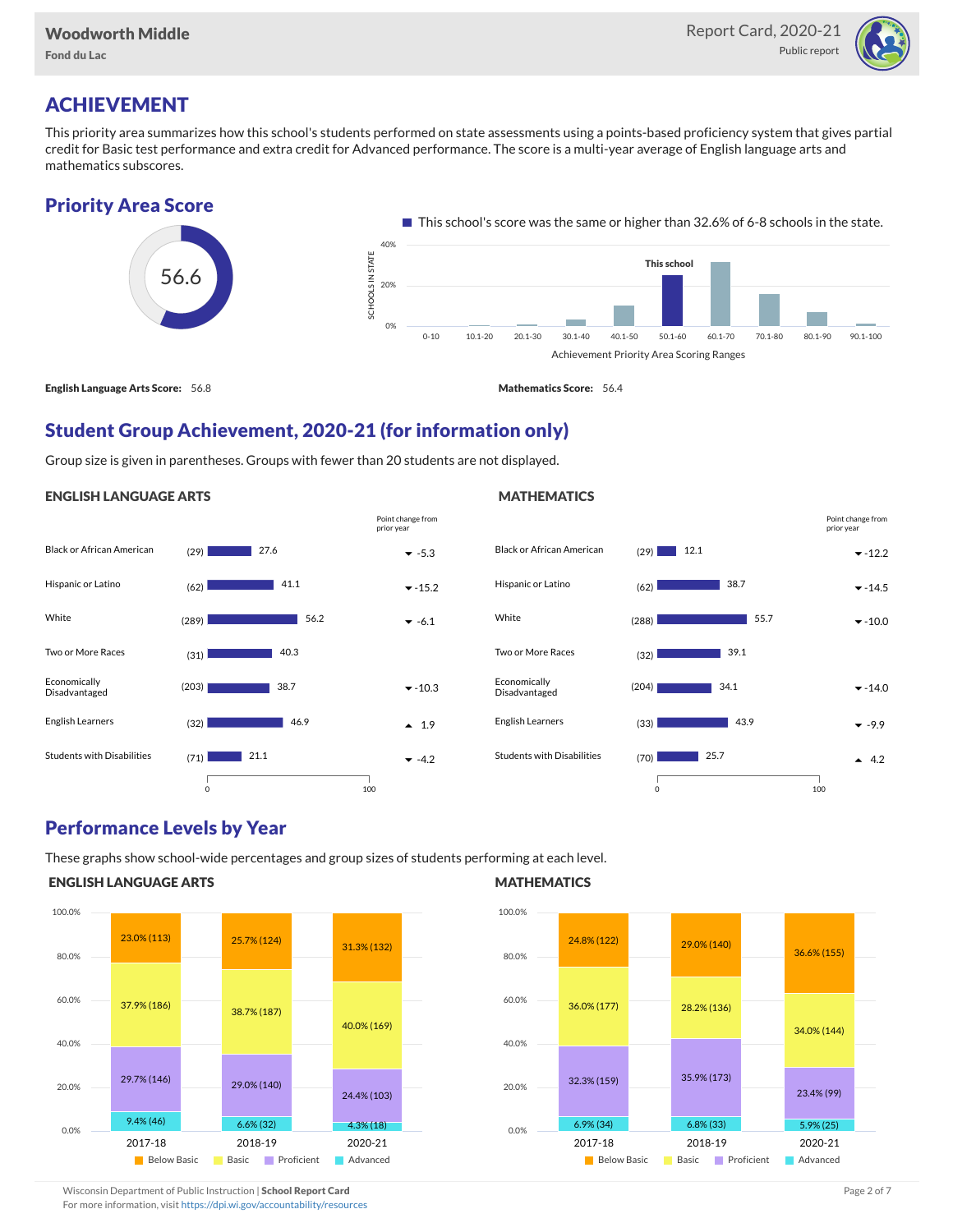

# ACHIEVEMENT - ADDITIONAL INFORMATION

The data on this page is for information only.

# Test Participation Rates, 2020-21

| <b>ENGLISH LANGUAGE ARTS</b> |                             | <b>MATHEMATICS</b> |                             |  |  |  |  |  |
|------------------------------|-----------------------------|--------------------|-----------------------------|--|--|--|--|--|
| All students                 | Lowest-participating group: | All students       | Lowest-participating group: |  |  |  |  |  |
|                              | Two or More Races           |                    | Two or More Races           |  |  |  |  |  |
| 96.3%                        | 89.2%                       | 96.5%              | 91.9%                       |  |  |  |  |  |

### Student Group Performance Levels by Year

Groups with any full academic year students in tested grades are shown.

#### ENGLISH LANGUAGE ARTS

|                                     |                   |           |            | 2018-19   |                |                  | 2020-21  |            |           |                |                   |           |            |           |                    |
|-------------------------------------|-------------------|-----------|------------|-----------|----------------|------------------|----------|------------|-----------|----------------|-------------------|-----------|------------|-----------|--------------------|
|                                     | Tested<br>Total # | Advanced  | Proficient | Basic     | Below<br>Basic | Tested<br>Total# | Advanced | Proficient | Basic     | Below<br>Basic | Tested<br>Total # | Advancec  | Proficient | Basic     | <b>Below Basic</b> |
| All Students: 6-8 State             | 190,517           | 9.6%      | 32.0%      | 35.5%     | 22.9%          | 192.400          | 8.9%     | 31.8%      | 35.2%     | 24.1%          | 167,493           | 8.0%      | 30.7%      | 36.2%     | 25.1%              |
| <b>All Students</b>                 | 491               | 9.4%      | 29.7%      | 37.9%     | 23.0%          | 483              | 6.6%     | 29.0%      | 38.7%     | 25.7%          | 422               | 4.3%      | 24.4%      | 40.0%     | 31.3%              |
| American Indian or Alaskan Native   | $\overline{20}$   | $\star$   | $\star$    | ٠         | $\star$        | $\sim 20$        | $\star$  | $\star$    | $\star$   | $\star$        | $\sim 20$         | $\star$   | $\star$    |           |                    |
| Asian                               | $\angle 20$       | $\ddot{}$ | $\star$    | ٠         | $\star$        | $\angle 20$      | $\star$  | $\star$    | $\star$   | $\star$        | $\angle 20$       | $\star$   | $\star$    |           |                    |
| <b>Black or African American</b>    | 29                | 0.0%      | 13.8%      | 17.2%     | 69.0%          | 35               | 0.0%     | 14.3%      | 37.1%     | 48.6%          | 29                | 0.0%      | 10.3%      | 34.5%     | 55.2%              |
| Hispanic or Latino                  | 55                | 3.6%      | 23.6%      | 32.7%     | 40.0%          | 63               | 4.8%     | 28.6%      | 41.3%     | 25.4%          | 62                | 0.0%      | 17.7%      | 46.8%     | 35.5%              |
| Native Hawaiian or Pacific Islander | $\Omega$          | <b>NA</b> | <b>NA</b>  | <b>NA</b> | <b>NA</b>      | $\angle 20$      | $\star$  | $\star$    | $\star$   | $\star$        | $\Omega$          | <b>NA</b> | <b>NA</b>  | <b>NA</b> | <b>NA</b>          |
| White                               | 368               | 11.1%     | 32.1%      | 40.5%     | 16.3%          | 357              | 7.8%     | 31.1%      | 38.9%     | 22.1%          | 289               | 5.9%      | 27.7%      | 39.4%     | 27.0%              |
| Two or More Races                   | 29                | 10.3%     | 17.2%      | 44.8%     | 27.6%          | $\sim 20$        | $\star$  | $\star$    | $\ddot{}$ | $\star$        | 31                | 3.2%      | 19.4%      | 32.3%     | 45.2%              |
| <b>Economically Disadvantaged</b>   | 246               | 5.3%      | 24.8%      | 36.2%     | 33.7%          | 243              | 5.3%     | 20.6%      | 40.7%     | 33.3%          | 203               | 0.5%      | 19.2%      | 37.4%     | 42.9%              |
| <b>English Learners</b>             | 39                | 0.0%      | 28.2%      | 28.2%     | 43.6%          | 40               | 0.0%     | 25.0%      | 40.0%     | 35.0%          | 32                | 0.0%      | 18.8%      | 56.3%     | 25.0%              |
| <b>Students with Disabilities</b>   | 69                | 0.0%      | 5.8%       | 29.0%     | 65.2%          | 79               | 1.3%     | 6.3%       | 34.2%     | 58.2%          | 71                | 1.4%      | 5.6%       | 26.8%     | 66.2%              |

#### **MATHEMATICS**

|                                     |                   |           |            | 2018-19   |                |                   | 2020-21  |            |         |                |                  |           |            |                      |                |
|-------------------------------------|-------------------|-----------|------------|-----------|----------------|-------------------|----------|------------|---------|----------------|------------------|-----------|------------|----------------------|----------------|
|                                     | Tested<br>Total # | Advanced  | Proficient | Basic     | Below<br>Basic | Total #<br>Tested | Advanced | Proficient | Basic   | Below<br>Basic | Tested<br>Total# | Advanced  | Proficient | Basic                | Below<br>Basic |
| All Students: 6-8 State             | 190,739           | 6.2%      | 33.3%      | 32.1%     | 28.4%          | 192,634           | 6.5%     | 32.3%      | 31.7%   | 29.5%          | 167,370          | 4.8%      | 28.3%      | 33.1%                | 33.8%          |
| <b>All Students</b>                 | 492               | 6.9%      | 32.3%      | 36.0%     | 24.8%          | 482               | 6.8%     | 35.9%      | 28.2%   | 29.0%          | 423              | 5.9%      | 23.4%      | 34.0%                | 36.6%          |
| American Indian or Alaskan Native   | $\angle 20$       | $\star$   | $\star$    |           | $\star$        | $\sim 20$         | $\star$  | $\star$    | $\star$ | $\star$        | $\sim 20$        | $\star$   | $\star$    |                      |                |
| Asian                               | $\angle 20$       | $\star$   | $\star$    | $\star$   | $\star$        | $\sim 20$         | $\star$  | $\star$    | $\star$ | $\star$        | $\sqrt{20}$      | $\star$   | $\star$    | $\ddot{\phantom{1}}$ |                |
| <b>Black or African American</b>    | 29                | 0.0%      | 6.9%       | 24.1%     | 69.0%          | 35                | 2.9%     | 11.4%      | 17.1%   | 68.6%          | 29               | 0.0%      | 6.9%       | 10.3%                | 82.8%          |
| Hispanic or Latino                  | 56                | 0.0%      | 21.4%      | 42.9%     | 35.7%          | 63                | 0.0%     | 36.5%      | 33.3%   | 30.2%          | 62               | 1.6%      | 12.9%      | 46.8%                | 38.7%          |
| Native Hawaiian or Pacific Islander | $\Omega$          | <b>NA</b> | <b>NA</b>  | <b>NA</b> | <b>NA</b>      | $\angle 20$       | $\star$  | $\star$    | $\star$ | $\star$        | $\Omega$         | <b>NA</b> | <b>NA</b>  | <b>NA</b>            | <b>NA</b>      |
| White                               | 368               | 8.4%      | 36.4%      | 36.1%     | 19.0%          | 356               | 8.1%     | 39.6%      | 27.8%   | 24.4%          | 288              | 7.3%      | 27.1%      | 35.4%                | 30.2%          |
| Two or More Races                   | 29                | 3.4%      | 24.1%      | 37.9%     | 34.5%          | $\sim 20$         | $\star$  | $\star$    | $\star$ | $\star$        | 32               | 6.3%      | 18.8%      | 21.9%                | 53.1%          |
| <b>Economically Disadvantaged</b>   | 247               | 4.0%      | 22.7%      | 39.7%     | 33.6%          | 242               | 4.1%     | 27.3%      | 29.3%   | 39.3%          | 204              | 2.5%      | 14.2%      | 32.4%                | 51.0%          |
| English Learners                    | 40                | 2.5%      | 17.5%      | 40.0%     | 40.0%          | 40                | 0.0%     | 40.0%      | 27.5%   | 32.5%          | 33               | 3.0%      | 15.2%      | 48.5%                | 33.3%          |
| <b>Students with Disabilities</b>   | 69                | 0.0%      | 7.2%       | 23.2%     | 69.6%          | 79                | 1.3%     | 8.9%       | 21.5%   | 68.4%          | 70               | 2.9%      | 10.0%      | 22.9%                | 64.3%          |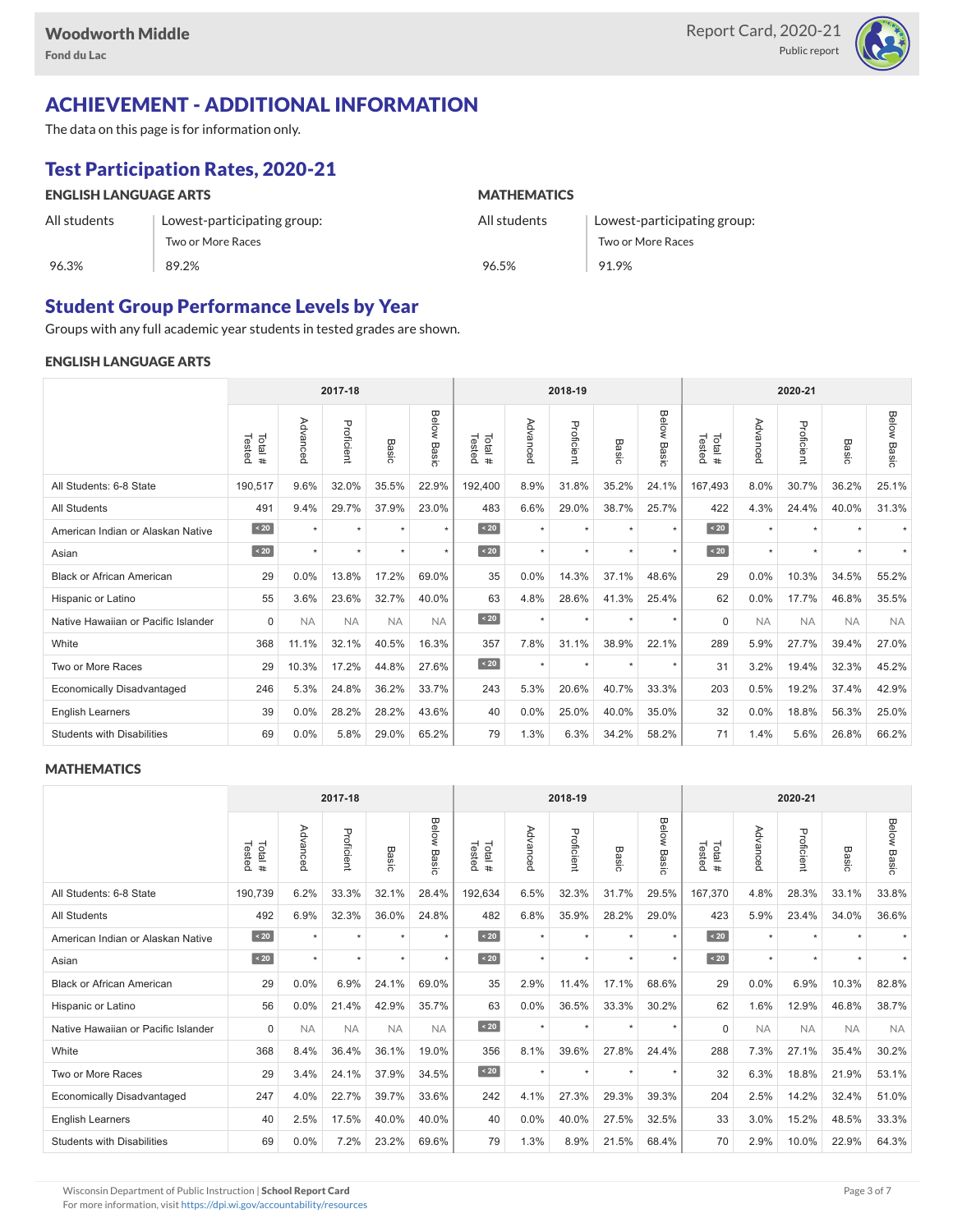ENGLISH LANGUAGE ARTS



# **GROWTH**

This priority area measures year-to-year student progress on statewide tests. It uses a value-added model that seeks to control for circumstances beyond the influence of educators. A high value-added score means that on average students in the school are progressing more quickly than other, similar students. Growth is scored from 0 to 100 to match the other priority areas and is a conversion from the roughly 0 to 6 value-added score.



# Student Group Value-Added (for information only)

Value-added scores cover an approximately 0-6 range. Higher scores mean greater positive impact. A score of 3.0 is average. Group size is shown in parentheses. Groups with fewer than 20 students are not displayed. Shaded boxes indicate higher-than-average scores.

**MATHEMATICS** 

| <b>ENGLISH LANGUAGE AKIS</b>            |         |               |     | <b>MAINEMAILS</b>                       |         |     |               |     |
|-----------------------------------------|---------|---------------|-----|-----------------------------------------|---------|-----|---------------|-----|
| <b>All Students</b>                     | (555)   | 2.3           |     | All Students                            | (561)   |     | $ 3.7\rangle$ |     |
| <b>Black or African</b><br>American     | (35)    | 2.5           |     | <b>Black or African</b><br>American     | (35)    | 3.0 |               |     |
| Hispanic or Latino                      | (80)    | 2.4           |     | Hispanic or Latino                      | (81)    |     | 3.4           |     |
| White                                   | (392)   | 2.2           |     | White                                   | (396)   |     | 3.9           |     |
| Two or More Races                       | (35)    | 2.5           |     | Two or More Races                       | (35)    |     | 3.6           |     |
| Economically<br>Disadvantaged           | (256)   | 2.4           |     | Economically<br>Disadvantaged           | (259)   |     | $3.4$         |     |
| Not Economically<br>Disadvantaged       | (298)   | 2.1           |     | Not Economically<br>Disadvantaged       | (301)   |     | 4.0           |     |
| <b>English Learners</b>                 | (36)    | 2.5           |     | <b>English Learners</b>                 | (38)    |     | 3.6           |     |
| <b>English Proficient</b>               | (519)   | $2.2$         |     | <b>English Proficient</b>               | (523)   |     | 3.7           |     |
| Students with<br><b>Disabilities</b>    | (91)    | 2.6           |     | Students with<br><b>Disabilities</b>    | (91)    |     | $\bf 3.6$     |     |
| Students without<br><b>Disabilities</b> | (464)   | 2.2           |     | Students without<br><b>Disabilities</b> | (470)   |     | $\bf 3.8$     |     |
| <b>Proficient Last Year</b>             | (213)   | 2.2           |     | Proficient Last Year                    | (220)   |     | 4.2           |     |
| Not Proficient Last Year                | (342)   | $\boxed{2.3}$ |     | Not Proficient Last Year                | (341)   |     | $\bf 3.4$     |     |
|                                         | $\circ$ | 3.0           | 6.0 |                                         | $\circ$ | 3.0 |               | 6.0 |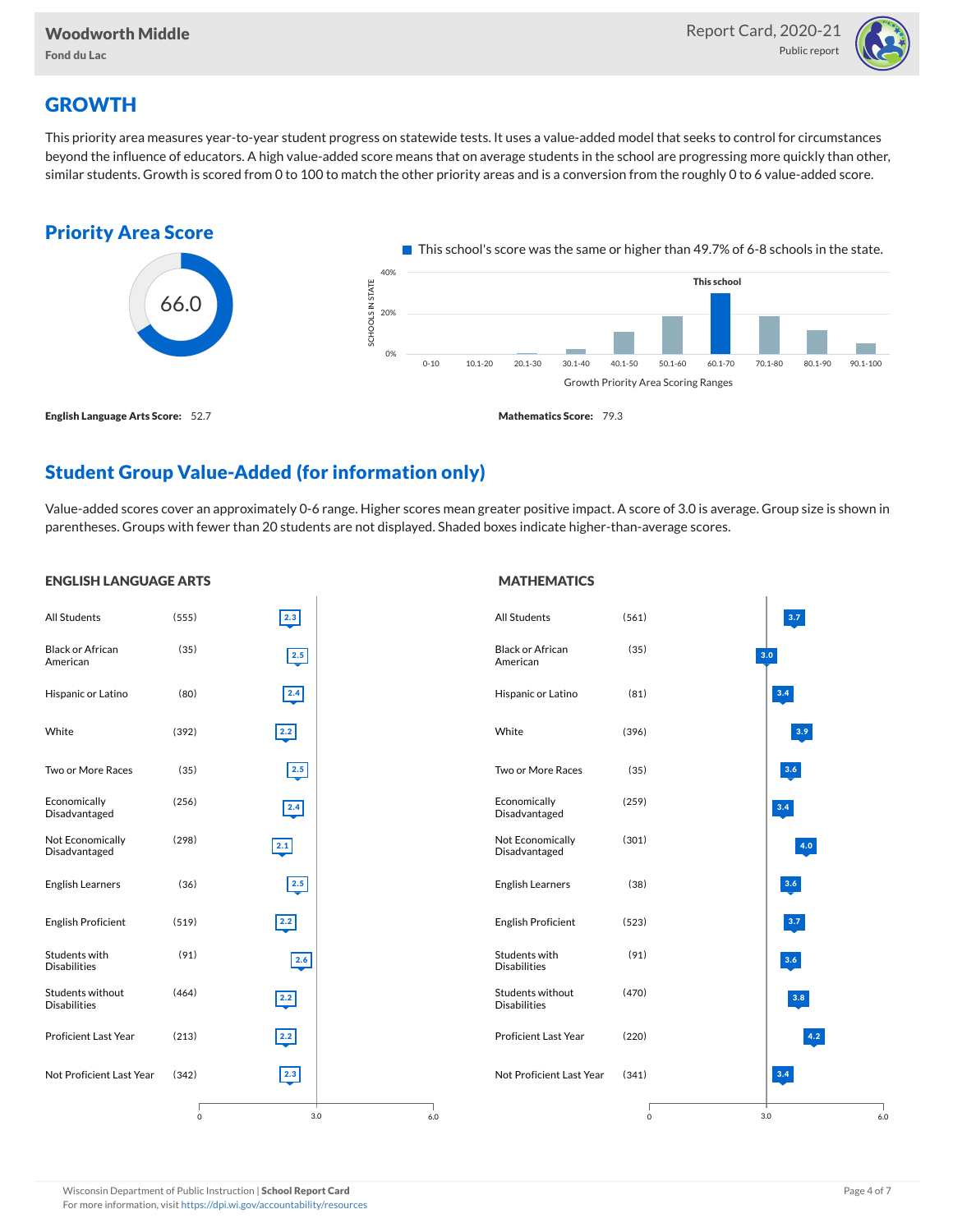

# TARGET GROUP OUTCOMES

This priority area examines outcomes for students with the lowest test scores — the Target Group. It is designed to promote equity by helping schools focus on learners who need the most support while also improving outcomes for all students. The priority area score combines component scores for achievement, growth, chronic absenteeism, and attendance or graduation rate. Data are not displayed when target groups have fewer than 20 students.





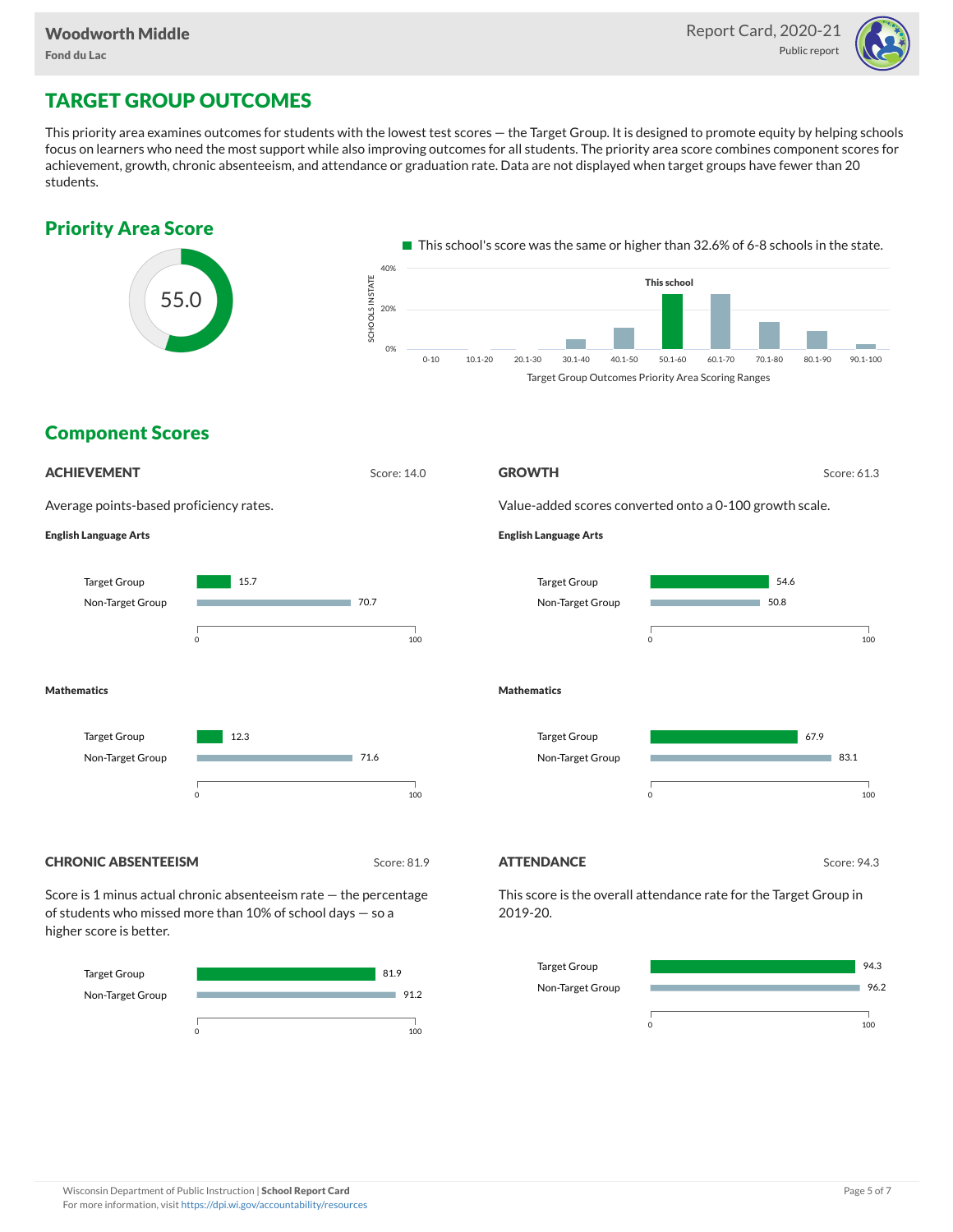

# ON-TRACK TO GRADUATION

This priority area indicates how successfully students are progressing toward completing their K-12 education. The score combines component scores for measures of student engagement and achievement.



### Component Scores